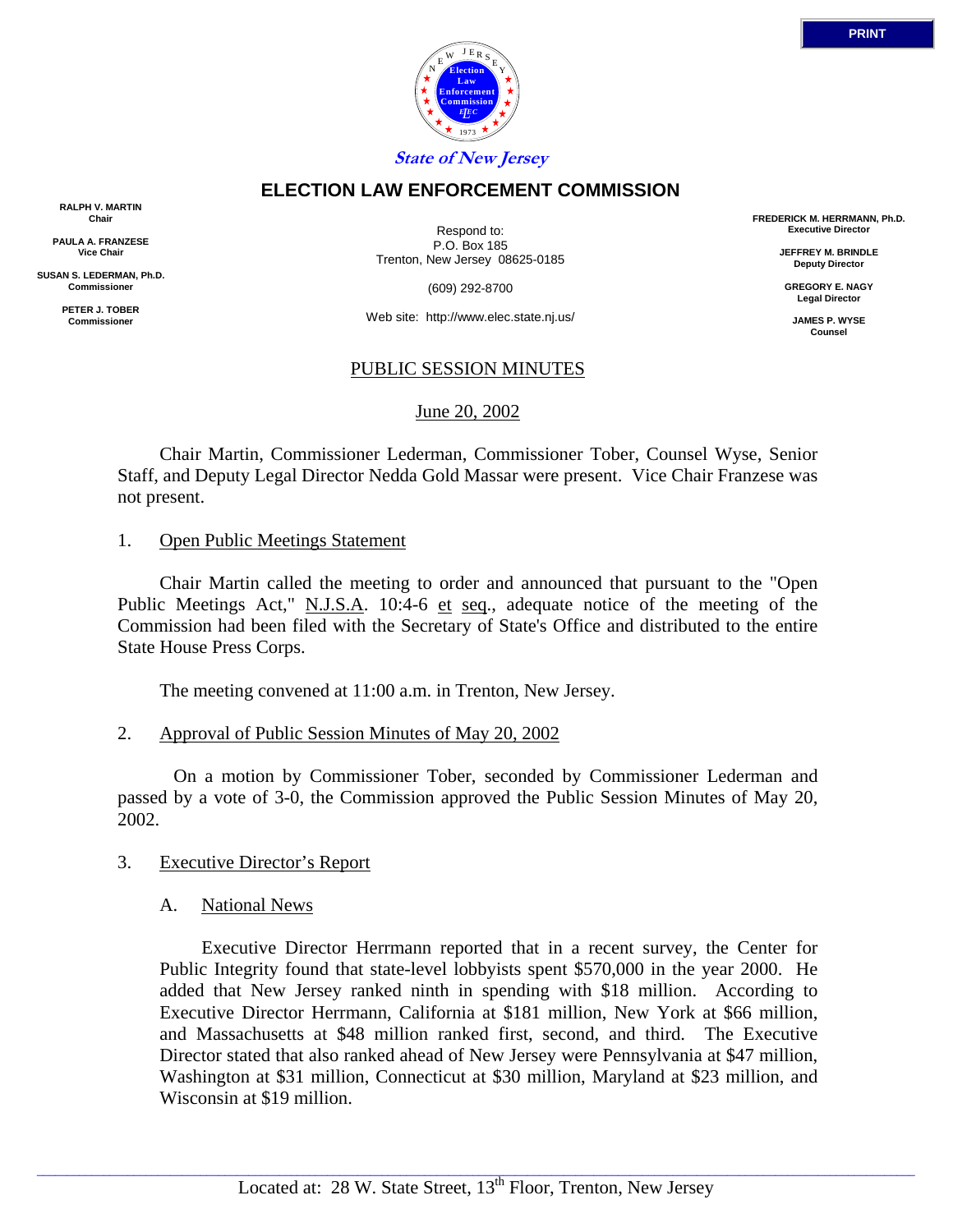#### B. Budget Update

 Executive Director Herrmann informed the Commission that for FY-2002, \$583,000 has been frozen and was unavailable for use at the end of the fiscal year. He said that the money came from the following sources:

- $\bullet$  \$360,000 from the equipment account;
- \$100,000 from the Public Financing Administration;
- \$34,000 from the Ballot Statement Program; and,
- \$89,000 from the salary account.

 The Executive Director suggested that of greatest concern was the reduction in equipment money, which would have been used to further the electronic filing project. He noted that fortunately, no staff was lost because of a number of vacant positions.

## C. Legislative Developments

 Executive Director Herrmann announced that on May 13, 2002, the Senate State Government Committee released S-978 (Inverso/Furnari), which prohibits campaign contributions from large state contractors and limits those from others. The Executive Director added that the bill also requires annual reporting to ELEC of the allowable contributions. According to Executive Director Herrmann, the bill was based on a recommendation by Common Cause and the Brennan Center for Justice at the New York University School of Law.

 Executive Director Herrmann advised the Commission that on June 6, 2002, the Senate State Government Committee released S-1387 (Kavanaugh/Baer), which provides that all persons influencing state contracts file with ELEC as lobbyists and all lobbyists be identified as such on campaign finance reports. This bill was based on a report by the State Commission of Investigation issued in March and entitled "NJ Enhanced Motor Vehicle Contract."

 Both pieces of legislation are so-called "Pay-to-Play" contracting bills. The Commission has long been on the record recommending that no corporations be allowed to contribute and that lobbyists should report attempts to influence contracts.

 Both bills appear to be generally in tune with this point of view, and staff has been involved with clarifying their details.

## D. COGEL Matters

 The conference is in Ottawa from September 28 to October 2, 2002. All state travel money is currently frozen, and staff will have to wait until next month (FY-03) to ask permission for state payment of conference expenses. Executive Director Herrmann will hopefully be able to report more details at the July meeting. He said that he participated on May 22, 2002, in an international conference call of the Council on Governmental Ethics Laws (COGEL) Awards Committee. The Executive Director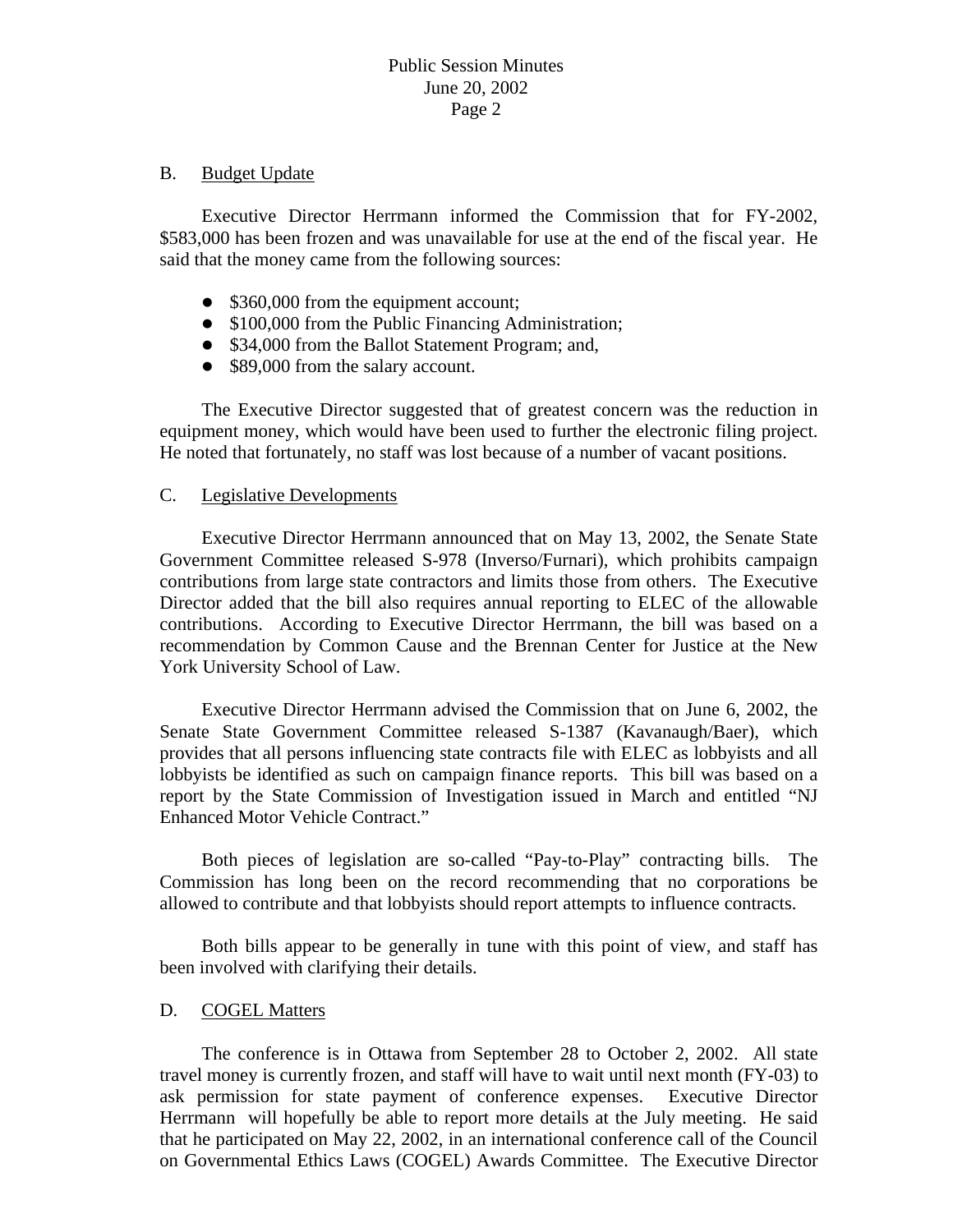noted that choices were made for recommendations to the steering committee for the COGEL Award, the COGEL Outstanding Service Award, the Honorary Membership Award, and a Special Recognition Award. Executive Director Herrmann informed the Commission that Legal Director Gregory E. Nagy nominated the New York City Campaign Finance Board for the Special Recognition Award because of their courageous efforts after the 911 tragedy. According to Executive Director Herrmann, the awards will be presented at the conference.

### E. Staff Activities

 Executive Director Herrmann announced that ELEC has won a platinum award for employee giving in the Annual State Employees Charitable Campaign. He said that the platinum is the highest award an agency can receive. The Executive Director stated that special thanks must go to co-chairs Director of System Administration Carol Neiman and Associate Data Entry Technician Barbara Counts for their outstanding organizational efforts. Executive Director Herrmann mentioned that since 1990, ELEC has won 8 platinum awards, one gold award, and one silver award. He stated that it is an amazing testament to the generosity of our staff.

### F. Future Meeting Schedule

 July 11, 2002, at 11:00 a.m. in Trenton August 15, 2002 at 11:00 a.m. in Trenton (if needed) September 18, 2002 at 11:00 a.m. in Trenton

## 4. Adoption of Proposed New Rule and Amendments to Commission Regulations

 It was recommended by staff that the Commission adopt two rulemaking proposals that were the subject of a public hearing conducted at the May 20, 2002 Commission meeting. The first proposal requires legislative agents to submit photographs for improved identification. The second proposal implements recently-enacted statutory changes to contribution limits that became effective on January 8, 2002, and proposes a new rule that clarifies that Commission penalty proceedings are subject to the provisions of the Administrative Procedure Act.

 According to Deputy Legal Director Massar, no testimony was offered at the June 20, 2002 hearing concerning the proposal at 34 N.J.R. 1370(a) to require that each legislative agent supply photographs to be affixed to the statutorily-required name tag. No written comments were received by the May 31, 2002 deadline, and the proposal is now ripe for adoption.

 Deputy Legal Director Massar noted that testimony concerning the contribution limit proposal was received at the June 20, 2002, public hearing before the sitting Commission from Roxane Vivanco, representing New Jersey Citizen Action. Ms. Vivanco had expressed concern over the costs of political campaigns in New Jersey and the belief of New Jersey Citizen Action that a Fair and Clean Elections System is necessary to reduce the influence of special interest contributions on candidates. Staff recommended that implementation of a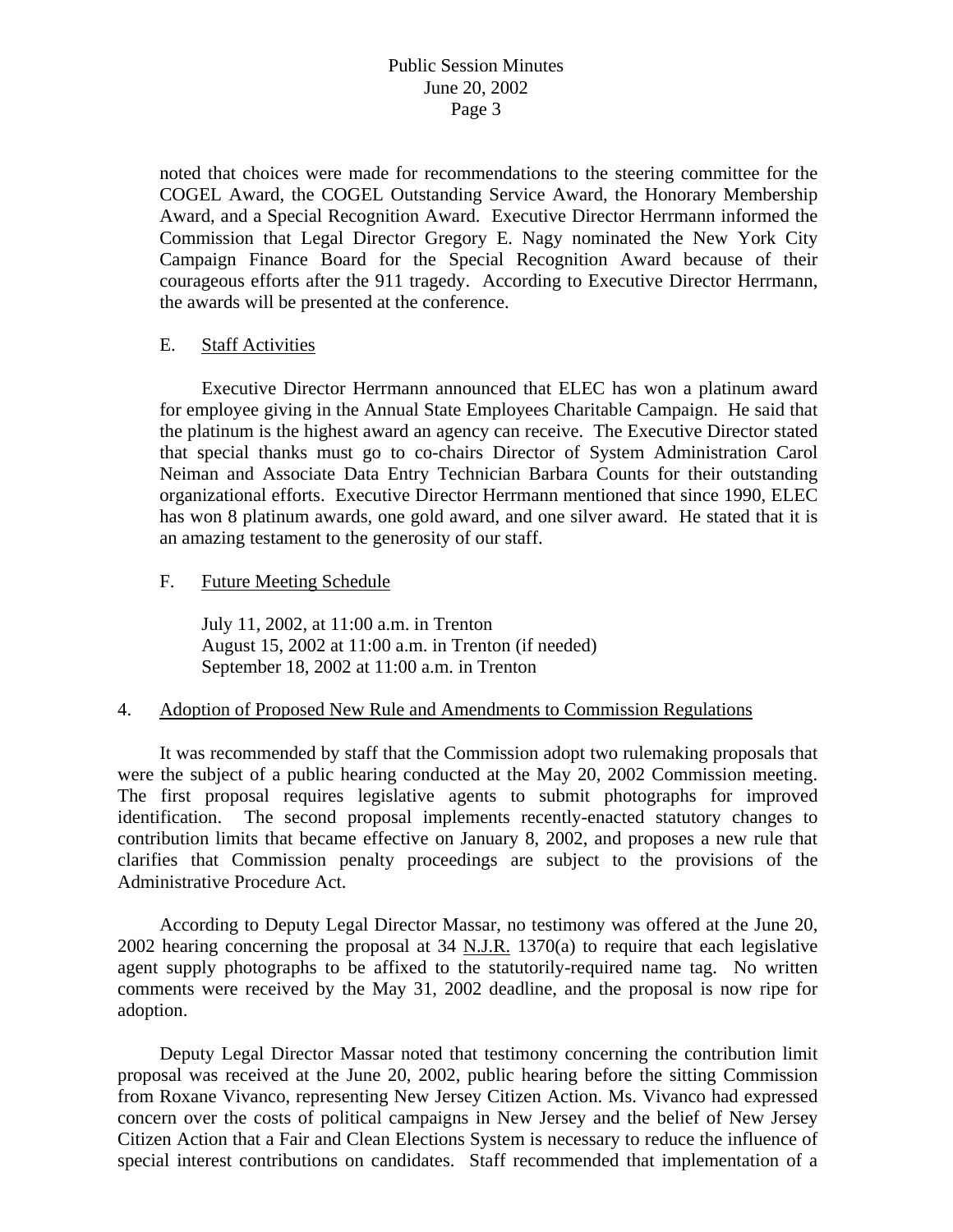## Public Session Minutes June 20, 2002 Page 4

"clean elections" system, such as that described by Ms. Vivanco, requires legislation and that amendments to the contribution limits regulations must be limited to those that implement the recent statutory changes. Deputy Legal Director Massar stated that the period for receipt of written comments concerning the contribution limit proposal at 34 N.J.R. 1367(a) expired on May 31, 2002, and no written comments were received. The proposal is now ripe for adoption.

 Deputy Legal Director Massar explained the staff recommendation that the contribution limit proposal be adopted with an agency-initiated substantive change not requiring additional public notice and comment (see  $N.L.A.C.$  1:30-6.3). The contribution limit in N.J.A.C. 19:25-11.2(a) from a national political party committee to a legislative leadership committee must be changed from \$37,000 per year to \$25,000 per year, to conform to the changes mandated in the new law.

 On a motion by Commissioner Lederman, seconded by Commissioner Tober and passed by a vote of 3-0, the Commission approved the adoption of the proposal concerning legislative agent name tags and the proposal with an agency-initiated change, concerning contribution limits, and directed staff to file the adoption notices at the Office of Administrative Law.

#### 5. Advisory Opinion 02-2002

 With the consent of Peter G. Sheridan, Esq., representing the Republican National Committee, the Commission postponed consideration of the Advisory Opinion until the July 11, 2002 meeting.

#### 6. Advisory Opinion 03-2002

 The Pharmaceutical Research and Manufacturers of America ("PhRMA"), through its attorney, James P. Ryan, Esq., submitted a request for an advisory opinion. PhRMA is a national trade association, and conducts lobbying activity in New Jersey. PhRMA has asked whether or not so-called "grassroots" lobbying activity that it anticipates conducting in New Jersey is subject to the requirements of the Legislative Activities Disclosure Act. Legal Director Nagy noted that the Lobbying Act does not specifically authorize the Commission to issue advisory opinions in regard to lobbying activities, in contrast to the authority provided to the Commission in the Campaign Contributions and Expenditures Reporting Act to issue opinions in regard to campaign reporting. However, in order to be responsive to requests concerning application of the Lobbying Act, the Commission regulation at N.J.A.C. 19:25-20.17, Advisory Opinions, provides that the Commission may, in its discretion, provide an advisory opinion concerning the applicability of the Lobbying Act to a specific set of facts and circumstances.

 Mr. Ryan writes that the PhRMA anticipates "… engaging professionals and in-house employees to orchestrate a grassroots letter-writing campaign to New Jersey legislators." The trade association, he states, will pay professionals to contact New Jersey citizens, "educate them" about a particular issue before the legislature, and provide them with the text of letters, faxes, or other communications to be sent to New Jersey legislators. The professionals and in-house employees will not communicate directly with legislators.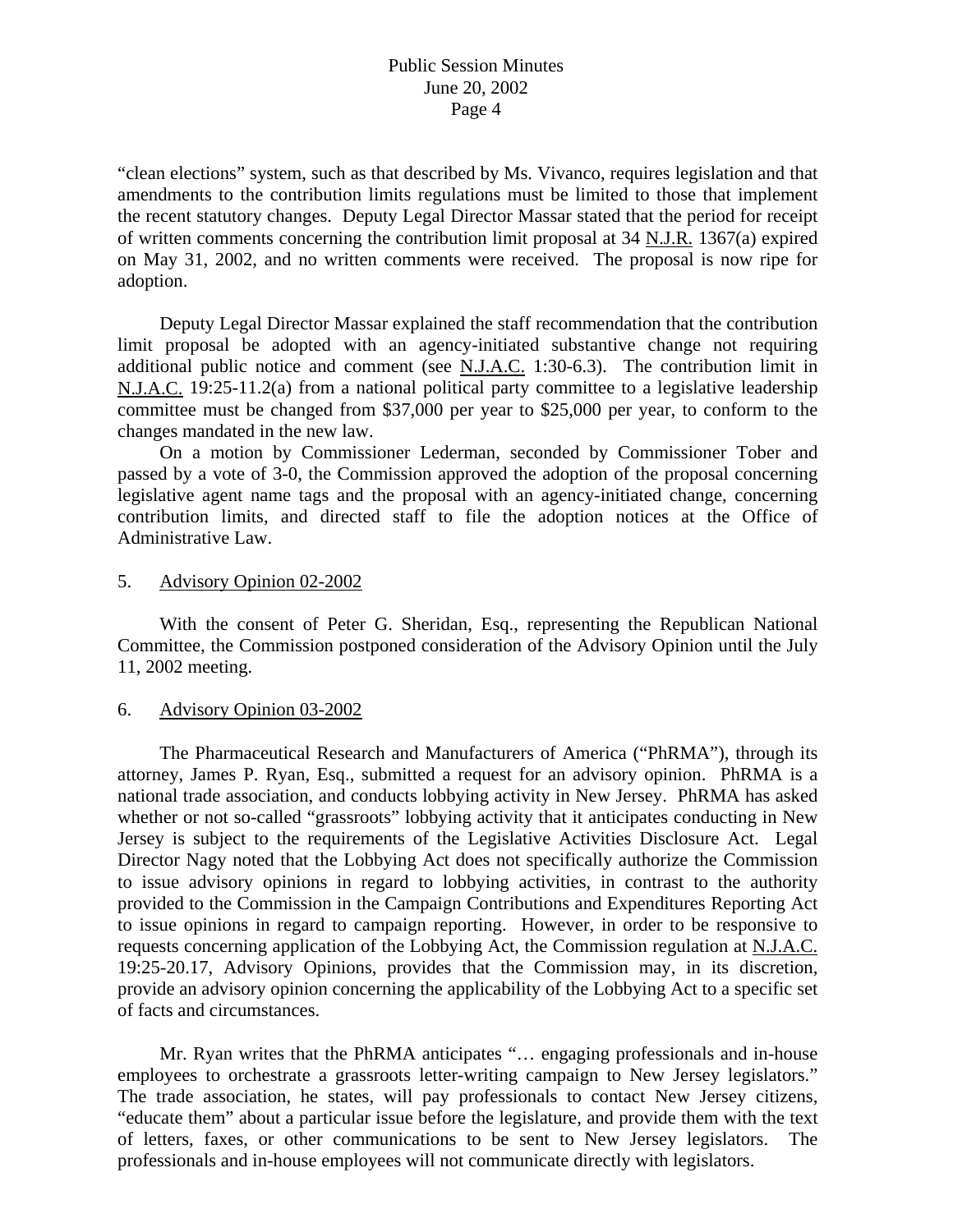Mr. Ryan further writes that the individuals being solicited to sign and send these letters, faxes or other communications may indicate that they are "members of a consumer coalition." The citizens so solicited by PhRMA will "not be paid" for submitting the letters or communications to legislators. Further, PhRMA will not reveal its identity to either the citizens who are solicited, or to the legislators.

 The question posed in this request involves whether the expenses that PhRMA will incur for its contemplated "grassroots letter-writing campaign" will be subject to the reporting requirements of the Lobbying Act?

 Legal Director Nagy explained that the Lobbying Act requires reporting of expenditures made by a lobbyist organization for communications through its legislative agents to legislators, but does not provide for reporting of communications made by a lobbyist organization to citizens urging the public to communicate with legislators. Accordingly, staff recommended that the Commission advise Mr. Ryan that expenses incurred by PhRMA for its contemplated "grassroots letter-writing campaign" are not subject to reporting under the Lobbying Act.

 Legal Director Nagy indicated that the Commission has recommended in its White Papers and Annual Reports that "grassroots" lobbying be included as reportable activity under the Lobbying Act.

 Commissioner Lederman stated that the Lobbying Act makes a distinction between types of communication. She then asked: Would this type of activity come under any election campaign reporting statute?

 Legal Director Nagy answered in the negative because the activity contemplated did not include contributions to candidates or political committees.

 Chair Martin stated that the advisory opinion should emphasize the fact that the law does not provide for this type of lobbying to be disclosed but that the Commission has long proposed that the law be amended to capture grassroots lobbying.

 On a motion by Commissioner Lederman, seconded by Commissioner Tober and passed by a vote of 3-0, the Commission approved the staff recommendation for Advisory Opinion 03-2002, and directed staff to issue a response.

#### 7. Mandatory Review of Agency Code of Ethics

 Legal Director Nagy advised the Commission that pursuant to Executive Order No. 10, the Executive Commission on Ethical Standards has reviewed the New Jersey Election Law Enforcement Commission's Code of Ethics and suggested technical changes which had been circulated to the Commissioners. If approved by the Commission, the changes will be submitted to the Executive Commission on Ethical Standards for final review and approval by the Attorney General.